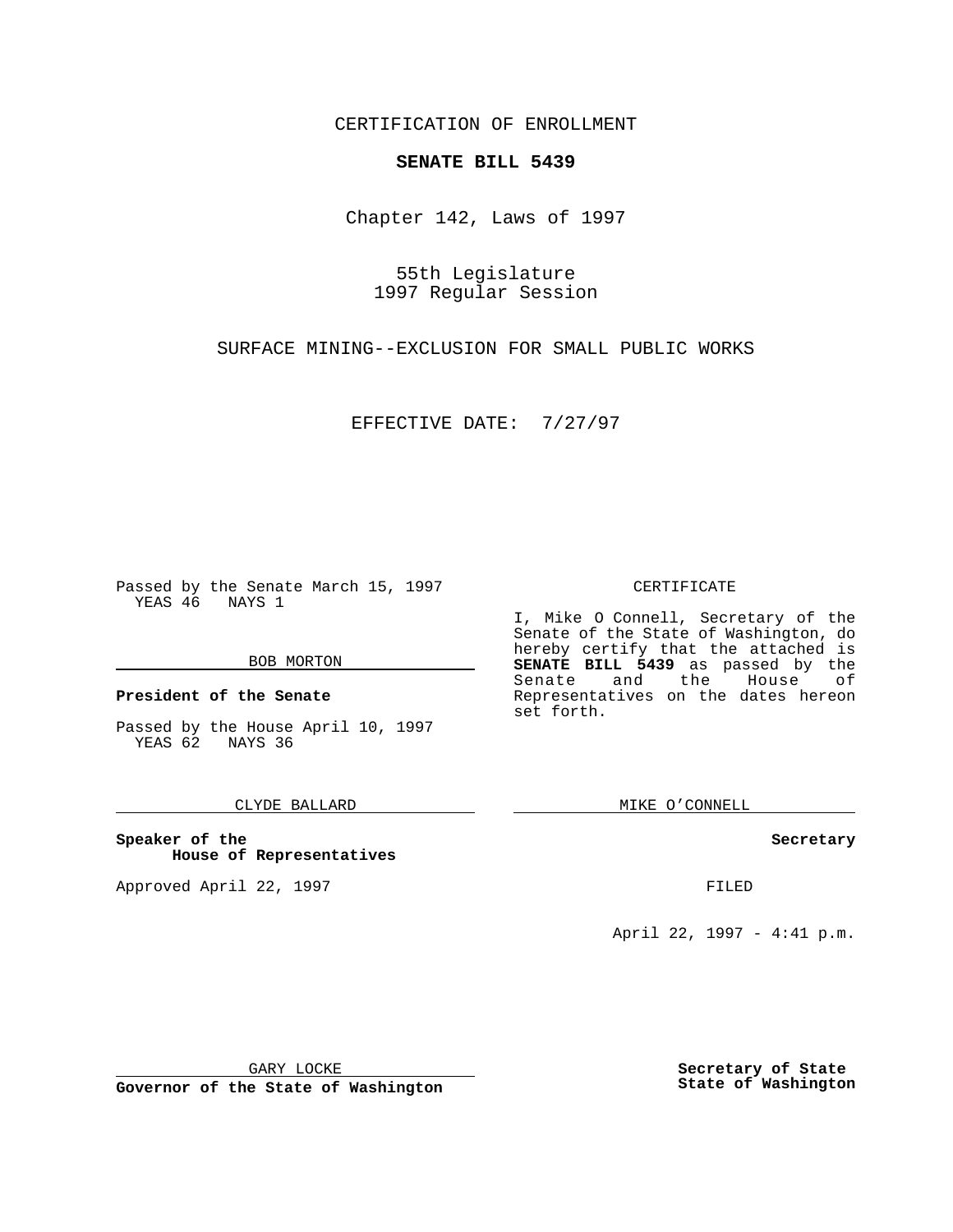## **SENATE BILL 5439** \_\_\_\_\_\_\_\_\_\_\_\_\_\_\_\_\_\_\_\_\_\_\_\_\_\_\_\_\_\_\_\_\_\_\_\_\_\_\_\_\_\_\_\_\_\_\_

\_\_\_\_\_\_\_\_\_\_\_\_\_\_\_\_\_\_\_\_\_\_\_\_\_\_\_\_\_\_\_\_\_\_\_\_\_\_\_\_\_\_\_\_\_\_\_

Passed Legislature - 1997 Regular Session

**State of Washington 55th Legislature 1997 Regular Session**

**By** Senators Morton, Hargrove, Stevens and Benton

Read first time 01/27/97. Referred to Committee on Natural Resources & Parks.

 AN ACT Relating to small public works surface mines; and amending RCW 78.44.031.

BE IT ENACTED BY THE LEGISLATURE OF THE STATE OF WASHINGTON:

 **Sec. 1.** RCW 78.44.031 and 1993 c 518 s 4 are each amended to read as follows:

 Unless the context clearly indicates otherwise, the definitions in this section apply throughout this chapter.

 (1) "Approved subsequent use" means the post surface-mining land use contained in an approved reclamation plan and approved by the local land use authority.

 (2) "Completion of surface mining" means the cessation of mining and directly related activities in any segment of a surface mine that occurs when essentially all minerals that can be taken under the terms of the reclamation permit have been depleted except minerals required to accomplish reclamation according to the approved reclamation plan.

(3) "Department" means the department of natural resources.

 (4) "Determination" means any action by the department including permit issuance, reporting, reclamation plan approval or modification, permit transfers, orders, fines, or refusal to issue permits.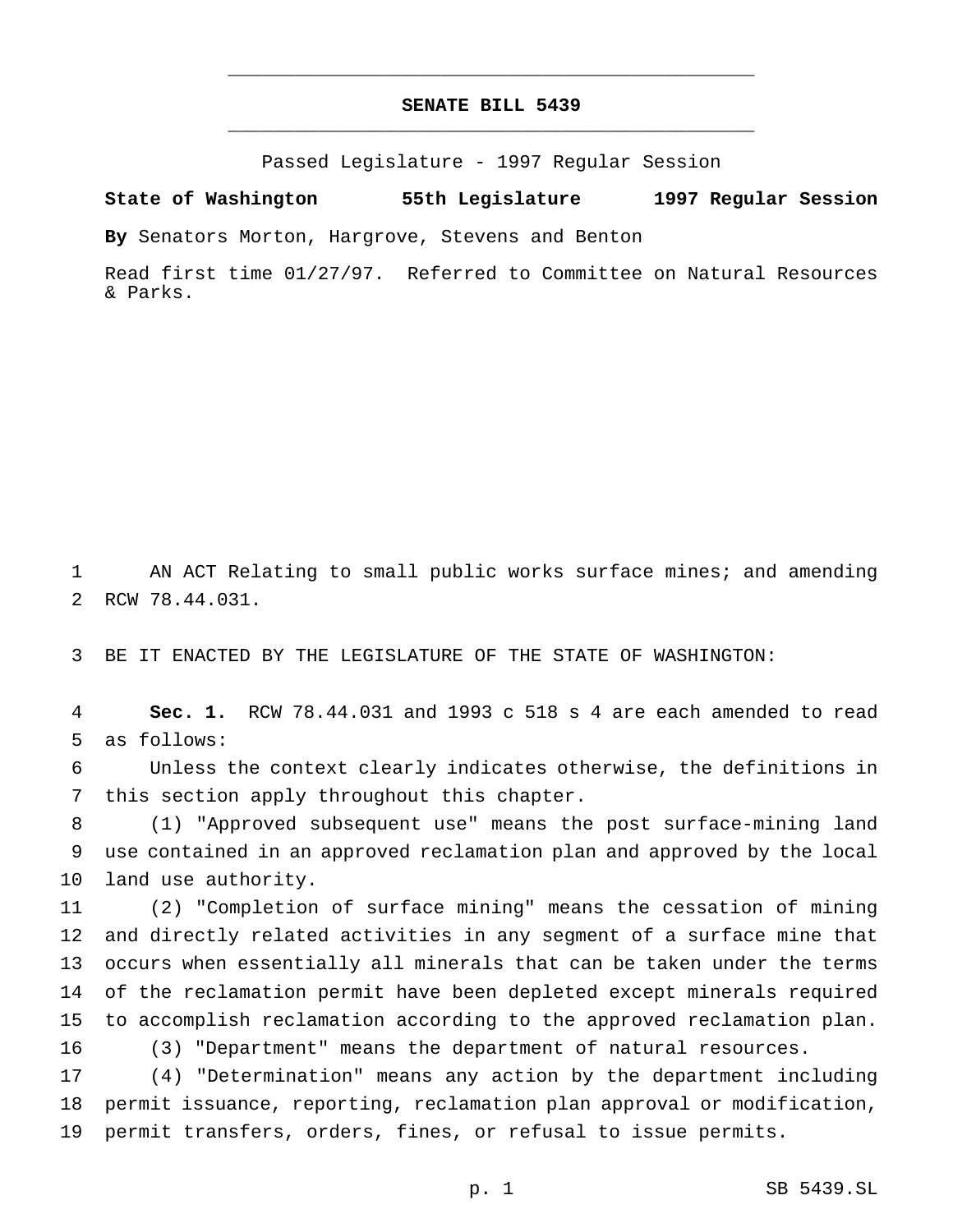(5) "Disturbed area" means any place where activities clearly in preparation for, or during, surface mining have physically disrupted, covered, compacted, moved, or otherwise altered the characteristics of soil, bedrock, vegetation, or topography that existed prior to such activity. Disturbed areas may include but are not limited to: Working faces, water bodies created by mine-related excavation, pit floors, the land beneath processing plant and stock pile sites, spoil pile sites, and equipment staging areas.

Disturbed areas do not include:

 (a) Surface mine access roads unless these have characteristics of topography, drainage, slope stability, or ownership that, in the 12 opinion of the department, make reclamation necessary; and

 (b) Lands that have been reclaimed to all standards outlined in this chapter, rules of the department, any applicable SEPA document, and the approved reclamation plan.

 (6) "Miner" means any person or persons, any partnership, limited partnership, or corporation, or any association of persons, including every public or governmental agency engaged in mining from the surface.

 (7) "Minerals" means clay, coal, gravel, industrial minerals, metallic substances, peat, sand, stone, topsoil, and any other similar solid material or substance to be excavated from natural deposits on or in the earth for commercial, industrial, or construction use.

 (8) "Operations" means all mine-related activities, exclusive of reclamation, that include, but are not limited to activities that affect noise generation, air quality, surface and ground water quality, quantity, and flow, glare, pollution, traffic safety, ground vibrations, and/or significant or substantial impacts commonly regulated under provisions of land use or other permits of local government and local ordinances, or other state laws.

Operations specifically include:

 (a) The mining or extraction of rock, stone, gravel, sand, earth, and other minerals;

 (b) Blasting, equipment maintenance, sorting, crushing, and loading;

 (c) On-site mineral processing including asphalt or concrete batching, concrete recycling, and other aggregate recycling;

 (d) Transporting minerals to and from the mine, on site road maintenance, road maintenance for roads used extensively for surface mining activities, traffic safety, and traffic control.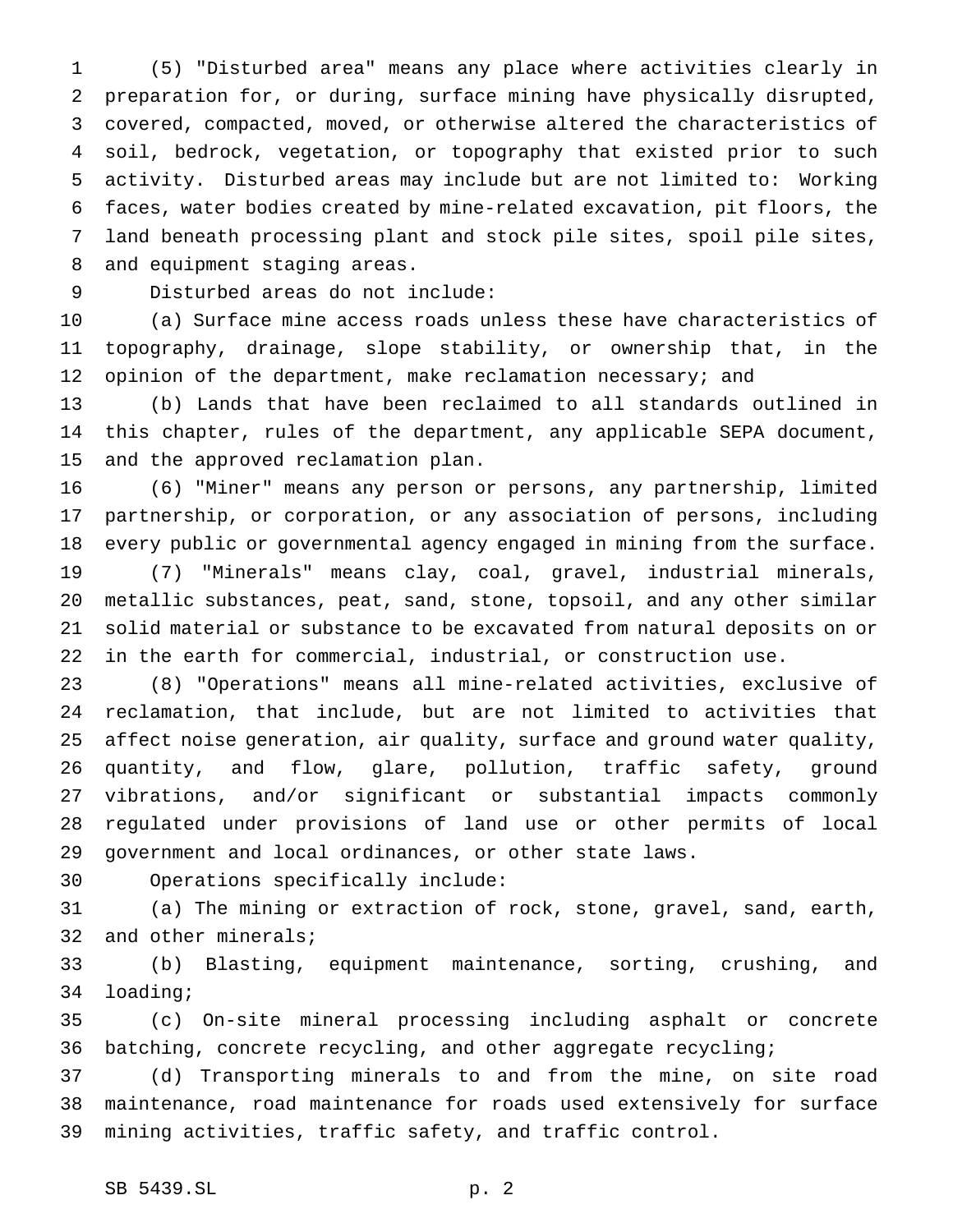(9) "Overburden" means the earth, rock, soil, and topsoil that lie above mineral deposits.

 (10) "Permit holder" means any person or persons, any partnership, limited partnership, or corporation, or any association of persons, either natural or artificial, including every public or governmental agency engaged in surface mining and/or the operation of surface mines, whether individually, jointly, or through subsidiaries, agents, employees, operators, or contractors who holds a state reclamation permit.

 (11) "Reclamation" means rehabilitation for the appropriate future use of disturbed areas resulting from surface mining including areas under associated mineral processing equipment and areas under stockpiled materials. Although both the need for and the practicability of reclamation will control the type and degree of reclamation in any specific surface mine, the basic objective shall be to reestablish on a perpetual basis the vegetative cover, soil stability, and water conditions appropriate to the approved subsequent use of the surface mine and to prevent or mitigate future environmental degradation.

 (12) "Reclamation setbacks" include those lands along the margins of surface mines wherein minerals and overburden shall be preserved in sufficient volumes to accomplish reclamation according to the approved plan and the minimum reclamation standards. Maintenance of reclamation setbacks may not preclude other mine-related activities within the reclamation setback.

(13) "Recycling" means the reuse of minerals or rock products.

 (14) "Screening" consists of vegetation, berms or other topography, fencing, and/or other screens that may be required to mitigate impacts of surface mining on adjacent properties and/or the environment.

 (15) "Segment" means any portion of the surface mine that, in the opinion of the department:

 (a) Has characteristics of topography, drainage, slope stability, ownership, mining development, or mineral distribution, that make reclamation necessary;

 (b) Is not in use as part of surface mining and/or related activities; and

 (c) Is larger than seven acres and has more than five hundred linear feet of working face except as provided in a segmental reclamation agreement approved by the department.